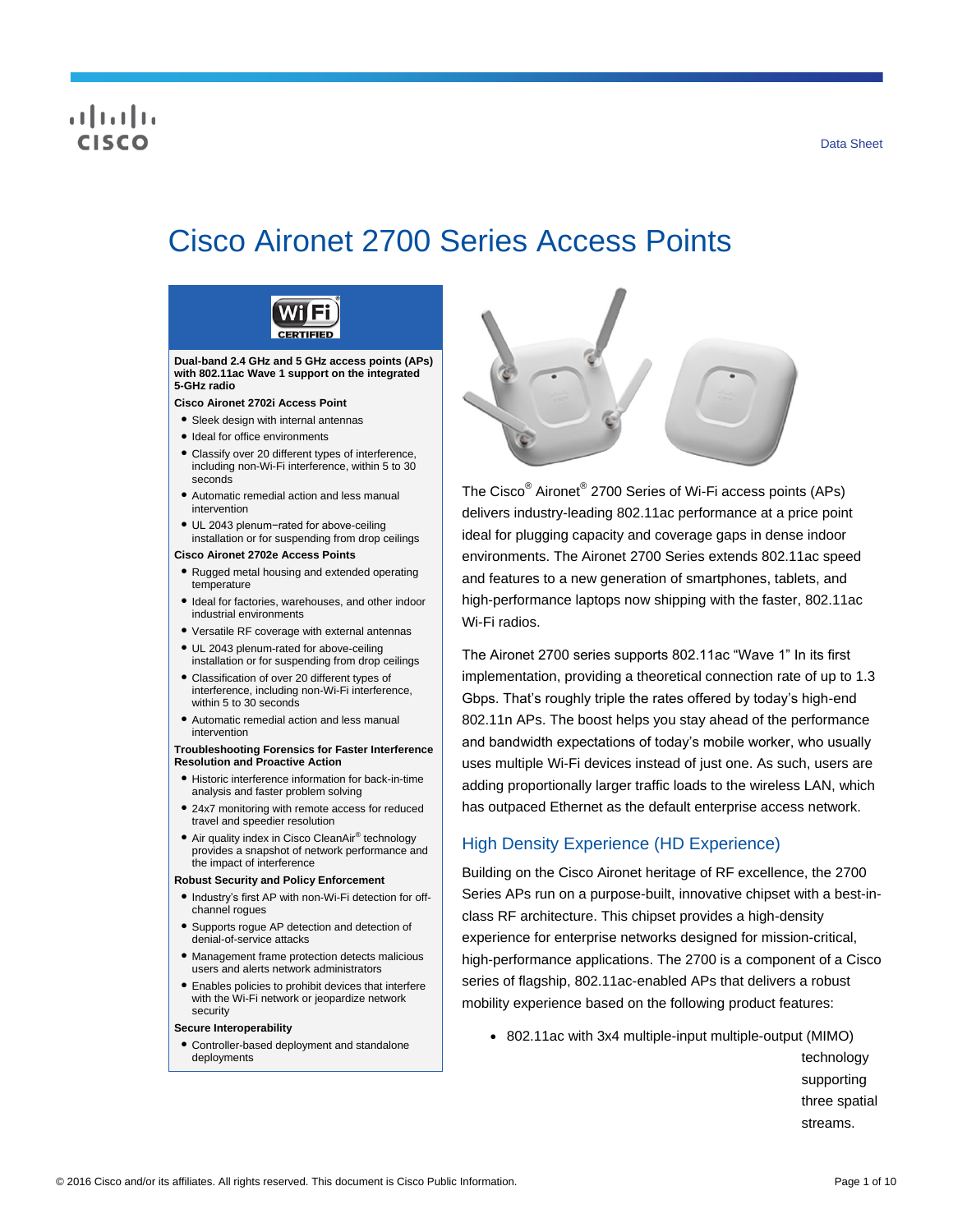This architecture offers a sustained 1.3-Gbps rates over a greater range for more capacity and reliability than competing APs.

- **Cross-AP Noise Reduction,** a Cisco innovation that enables APs to intelligently collaborate in real time about RF conditions so that users connect with optimized signal quality and performance.
- **Optimized AP Roaming** to ensure that client devices associate with the AP in their coverage range that offers the fastest data rate available.
- **Cisco ClientLink 3.0** technology to improve downlink performance to all mobile devices, including one-, two-, and three-spatial-stream devices on 802.11ac. At the same time, the technology improves battery life on mobile devices.
- **Cisco CleanAir** technology enhanced with 80MHz channel support. CleanAir delivers proactive, high-speed spectrum intelligence across 20-, 40-, and 80-MHz-wide channels to combat performance problems due to wireless interference.
- **MIMO equalization** capabilities, which optimize uplink performance and reliability by reducing the impact of signal fade.

The Cisco Aironet 2700 Series sustains higher-speed connections farther from the AP than competing solutions. The result is up to three times greater availability of 1.3-Gbps rates in the Cisco environment for optimum mobile device performance and user experiences.

Cisco also offers the industry's broadest selection of [802.11n and 802.11ac antennas,](http://www.cisco.com/en/US/prod/collateral/wireless/ps7183/ps469/at_a_glance_c45-513837.pdf) delivering optimal coverage to different deployment scenarios.

# **Scalability**

The Cisco Aironet 2700 Series is a component of the Cisco Unified Wireless Network, a foundation for operating both wired and wireless LANs in an integrated manner. The Unified Wireless Network can scale to as many as 18,000 APs with full Layer-3 mobility across locations on the enterprise campus, in branch offices, and at remote sites. The Cisco Unified Wireless Network delivers highly secure access to mobility services and applications. It offers the lowest total cost of ownership (TCO) and investment protection by integrating smoothly with existing wired networks.

# Product Specifications

Table 1 lists the specifications for the Cisco Aironet 2700 Series Access Points.

| Table 1. | Aironet 2700 Access Point Product Specifications |
|----------|--------------------------------------------------|
|----------|--------------------------------------------------|

| <b>Item</b>         | <b>Specification</b>                                                                                                                                       |
|---------------------|------------------------------------------------------------------------------------------------------------------------------------------------------------|
| <b>Part numbers</b> | Cisco Aironet 2700i Access Point: Indoor environments, with internal antennas, Universal Regulatory Domain<br>(UX)                                         |
|                     | • AIR-AP2702I-UXK9: Dual-band, controller-based 802.11a/g/n/ac                                                                                             |
|                     | • AIR-AP2702I-UXK9C: Dual-band, controller-based 802.11a/g/n/ac (Configurable)                                                                             |
|                     | • AIR-AP2702I-UXK910: Eco-pack (dual-band 802.11a/g/n/ac) 10 quantity access points                                                                        |
|                     | • AIRAP2702I-UXK910C: Eco-pack (dual-band 802.11a/g/n/ac) 10 quantity access points (Configurable)                                                         |
|                     | Cisco SMARTnet Total Care <sup>™</sup> Service for the Cisco Aironet 2700i Access Point with internal antennas, Universal<br><b>Regulatory Domain (UX)</b> |
|                     | • CON-SNT-AP2702IUX: SMARTnet 8x5xNBD for 2700i access point (dual-band 802.11a/q/n/ac)                                                                    |
|                     | • CON-SNT-AP2702IUX x 10: SMARTnet 8x5xNBD for 10-quantity eco-pack 2700i access point (dual-band<br>802.11a/g/n/ac)                                       |
|                     | Cisco Aironet 2700e Access Point: Indoor, challenging environments, with external antennas, Universal                                                      |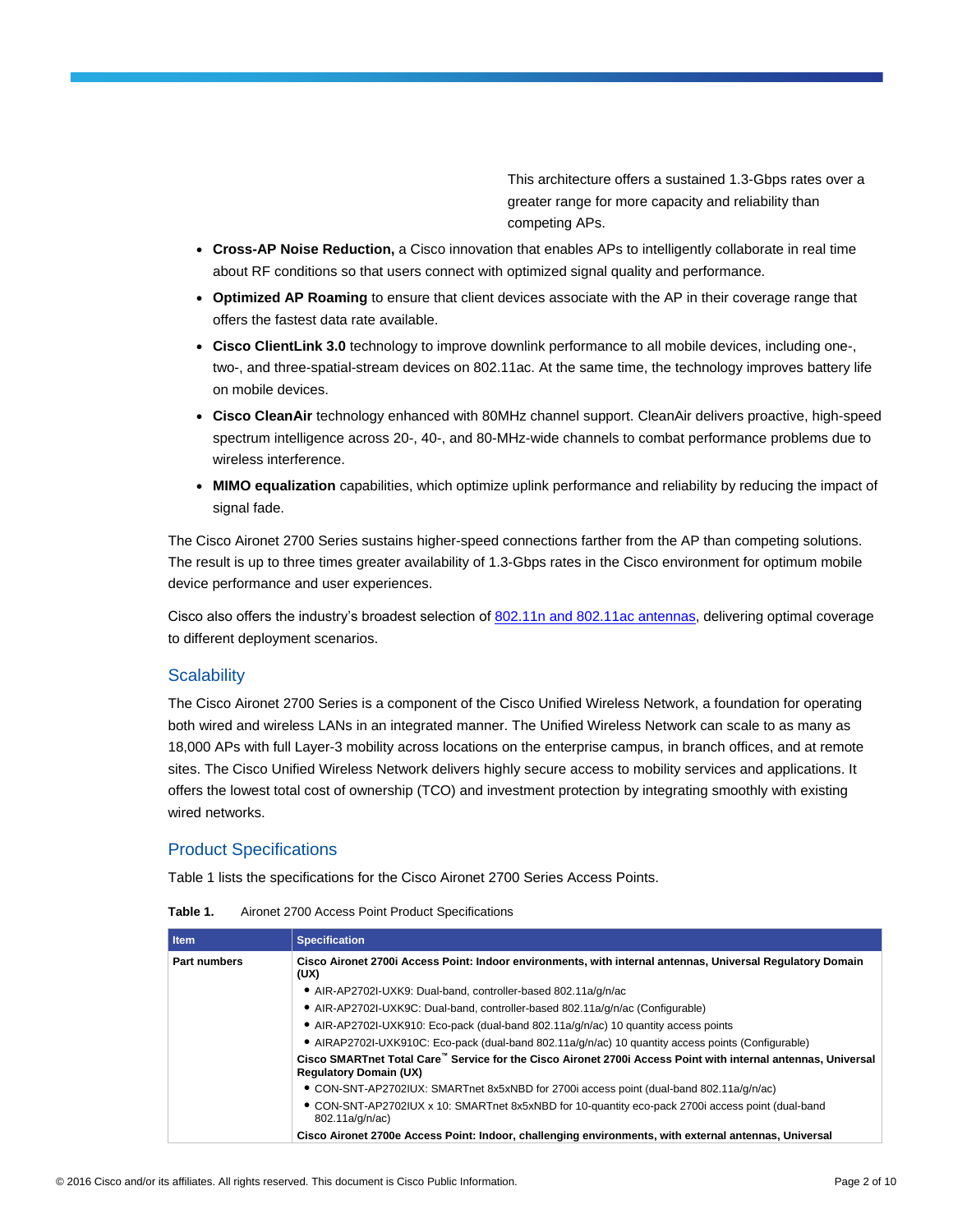| <b>Item</b>                                         | <b>Specification</b>                                                                                                                                                                                                                                                                                                                                                                                                                                        |  |  |  |  |  |
|-----------------------------------------------------|-------------------------------------------------------------------------------------------------------------------------------------------------------------------------------------------------------------------------------------------------------------------------------------------------------------------------------------------------------------------------------------------------------------------------------------------------------------|--|--|--|--|--|
|                                                     | <b>Regulatory Domain (UX)</b>                                                                                                                                                                                                                                                                                                                                                                                                                               |  |  |  |  |  |
|                                                     | • AIR-AP2702E-UXK9: Dual-band controller-based 802.11a/g/n/ac                                                                                                                                                                                                                                                                                                                                                                                               |  |  |  |  |  |
|                                                     | • AIR-AP2702E-UXK9: Dual-band controller-based 802.11a/g/n/ac (Configurable)                                                                                                                                                                                                                                                                                                                                                                                |  |  |  |  |  |
|                                                     | • AIR-AP2702E-UXK910: Eco-pack (dual-band 802.11a/g/n/ac), 10 quantity access points                                                                                                                                                                                                                                                                                                                                                                        |  |  |  |  |  |
|                                                     | • AIRAP2702E-UXK910C: Eco-pack (dual-band 802.11a/g/n/ac), 10 quantity access points (Configurable)                                                                                                                                                                                                                                                                                                                                                         |  |  |  |  |  |
|                                                     | Cisco SMARTnet Total Care Service for the Cisco Aironet 2700e Access Point with external antennas, Universal<br><b>Regulatory Domain (UX)</b>                                                                                                                                                                                                                                                                                                               |  |  |  |  |  |
|                                                     | • CON-SNT-AP2702EU: SMARTnet 8x5xNBD for 2700e access point (dual-band 802.11a/g/n/ac)                                                                                                                                                                                                                                                                                                                                                                      |  |  |  |  |  |
|                                                     | • CON-SNT-AP2702EU x 10: SMARTnet 8x5xNBD for 1- quantity eco-pack 2700e access point (dual-band<br>802.11a/g/n/ac)                                                                                                                                                                                                                                                                                                                                         |  |  |  |  |  |
|                                                     | Cisco Aironet 2700i Access Point: Indoor environments, with internal antennas                                                                                                                                                                                                                                                                                                                                                                               |  |  |  |  |  |
|                                                     | • AIR-CAP2702I-x-K9: Dual-band, controller-based 802.11a/g/n/ac                                                                                                                                                                                                                                                                                                                                                                                             |  |  |  |  |  |
|                                                     | • AIR-CAP2702I-xK910: Eco-pack (dual-band 802.11a/g/n/ac) 10 quantity access points                                                                                                                                                                                                                                                                                                                                                                         |  |  |  |  |  |
|                                                     | Cisco SMARTnet Total Care Service for the Cisco Aironet 2700i Access Point with internal antennas                                                                                                                                                                                                                                                                                                                                                           |  |  |  |  |  |
|                                                     | • CON-SNT- AIRCIxK9: SMARTnet 8x5xNBD for 2700i access point (dual-band 802.11a/g/n/ac)                                                                                                                                                                                                                                                                                                                                                                     |  |  |  |  |  |
|                                                     | • CON-SNT- AIRCIxK9 x 10: SMARTnet 8x5xNBD for 10-quantity eco-pack 2700i access point (dual-band<br>802.11a/g/n/ac)                                                                                                                                                                                                                                                                                                                                        |  |  |  |  |  |
|                                                     | Cisco Aironet 2700e Access Point: Indoor, challenging environments, with external antennas                                                                                                                                                                                                                                                                                                                                                                  |  |  |  |  |  |
|                                                     | • AIR-CAP2702E-x-K9: Dual-band controller-based 802.11a/g/n/ac                                                                                                                                                                                                                                                                                                                                                                                              |  |  |  |  |  |
|                                                     | • AIR-CAP2702E-xK910: Eco-pack (dual-band 802.11a/g/n/ac), 10 quantity access points                                                                                                                                                                                                                                                                                                                                                                        |  |  |  |  |  |
|                                                     | Cisco SMARTnet Total Care Service for the Cisco Aironet 2700e Access Point with external antennas                                                                                                                                                                                                                                                                                                                                                           |  |  |  |  |  |
|                                                     | • CON-SNT-AIRCExK9: SMARTnet 8x5xNBD for 2700e access point (dual-band 802.11a/q/n/ac)                                                                                                                                                                                                                                                                                                                                                                      |  |  |  |  |  |
|                                                     | • CON-SNT-AIRCExK9 x 10: SMARTnet 8x5xNBD for 1- quantity eco-pack 2700e access point (dual-band<br>802.11a/g/n/ac)                                                                                                                                                                                                                                                                                                                                         |  |  |  |  |  |
|                                                     | Regulatory domains: $(x =$ regulatory domain)                                                                                                                                                                                                                                                                                                                                                                                                               |  |  |  |  |  |
|                                                     | Customers are responsible for verifying approval for use in their individual countries. To verify approval and to identify<br>the regulatory domain that corresponds to a particular country, visit http://www.cisco.com/go/aironet/compliance.                                                                                                                                                                                                             |  |  |  |  |  |
|                                                     | Not all regulatory domains have been approved. As they are approved, the part numbers will be available on the Global<br>Price List.                                                                                                                                                                                                                                                                                                                        |  |  |  |  |  |
|                                                     | <b>Cisco Wireless LAN Services</b>                                                                                                                                                                                                                                                                                                                                                                                                                          |  |  |  |  |  |
|                                                     | • AS-WLAN-CNSLT: Cisco Wireless LAN Network Planning and Design Service                                                                                                                                                                                                                                                                                                                                                                                     |  |  |  |  |  |
|                                                     | • AS-WLAN-CNSLT: Cisco Wireless LAN 802.11n Migration Service                                                                                                                                                                                                                                                                                                                                                                                               |  |  |  |  |  |
|                                                     | • AS-WLAN-CNSLT: Cisco Wireless LAN Performance and Security Assessment Service                                                                                                                                                                                                                                                                                                                                                                             |  |  |  |  |  |
| <b>Software</b>                                     | Cisco Unified Wireless Network Software Release 7.6MR2 or later                                                                                                                                                                                                                                                                                                                                                                                             |  |  |  |  |  |
| <b>Supported wireless</b><br><b>LAN controllers</b> | • Cisco 2500 Series Wireless Controllers, Cisco Wireless Controller Module for ISR G2, Cisco Wireless Services<br>Module 2 (WiSM2) for Catalyst® 6500 Series Switches, Cisco 5500 Series Wireless Controllers, Cisco Flex® 7500<br>Series Wireless Controllers, Cisco 8500 Series Wireless Controllers, Cisco Virtual Wireless Controller<br>• Cisco 5760 Wireless LAN Controller, Cisco Catalyst 3850 Series Switches, Cisco Catalyst 3650 Series Switches |  |  |  |  |  |
| 802.11n version 2.0                                 | • 3x4 MIMO with three spatial streams                                                                                                                                                                                                                                                                                                                                                                                                                       |  |  |  |  |  |
| (and related)                                       | • Maximal ratio combining (MRC)                                                                                                                                                                                                                                                                                                                                                                                                                             |  |  |  |  |  |
| capabilities                                        | • 802.11n and 802.11a/g beamforming                                                                                                                                                                                                                                                                                                                                                                                                                         |  |  |  |  |  |
|                                                     | • 20- and 40-MHz channels                                                                                                                                                                                                                                                                                                                                                                                                                                   |  |  |  |  |  |
|                                                     | • PHY data rates up to 450 Mbps (40 MHz with 5 GHz)                                                                                                                                                                                                                                                                                                                                                                                                         |  |  |  |  |  |
|                                                     | • Packet aggregation: A-MPDU (Tx/Rx), A-MSDU (Tx/Rx)                                                                                                                                                                                                                                                                                                                                                                                                        |  |  |  |  |  |
|                                                     | • 802.11 dynamic frequency selection (DFS)                                                                                                                                                                                                                                                                                                                                                                                                                  |  |  |  |  |  |
|                                                     | • Cyclic shift diversity (CSD) support                                                                                                                                                                                                                                                                                                                                                                                                                      |  |  |  |  |  |
|                                                     |                                                                                                                                                                                                                                                                                                                                                                                                                                                             |  |  |  |  |  |
| 802.11ac Wave 1<br>capabilities                     | • 3x4 MIMO with three spatial streams<br>$\bullet$ MRC                                                                                                                                                                                                                                                                                                                                                                                                      |  |  |  |  |  |
|                                                     | • 802.11ac beamforming                                                                                                                                                                                                                                                                                                                                                                                                                                      |  |  |  |  |  |
|                                                     | • 20-, 40-, and 80-MHz channels                                                                                                                                                                                                                                                                                                                                                                                                                             |  |  |  |  |  |
|                                                     |                                                                                                                                                                                                                                                                                                                                                                                                                                                             |  |  |  |  |  |
|                                                     | • PHY data rates up to 1.3 Gbps (80 MHz in 5 GHz)                                                                                                                                                                                                                                                                                                                                                                                                           |  |  |  |  |  |
|                                                     | • Packet aggregation: A-MPDU (Tx/Rx), A-MSDU (Tx/Rx)                                                                                                                                                                                                                                                                                                                                                                                                        |  |  |  |  |  |
|                                                     | • 802.11 DFS                                                                                                                                                                                                                                                                                                                                                                                                                                                |  |  |  |  |  |
|                                                     | • CSD support                                                                                                                                                                                                                                                                                                                                                                                                                                               |  |  |  |  |  |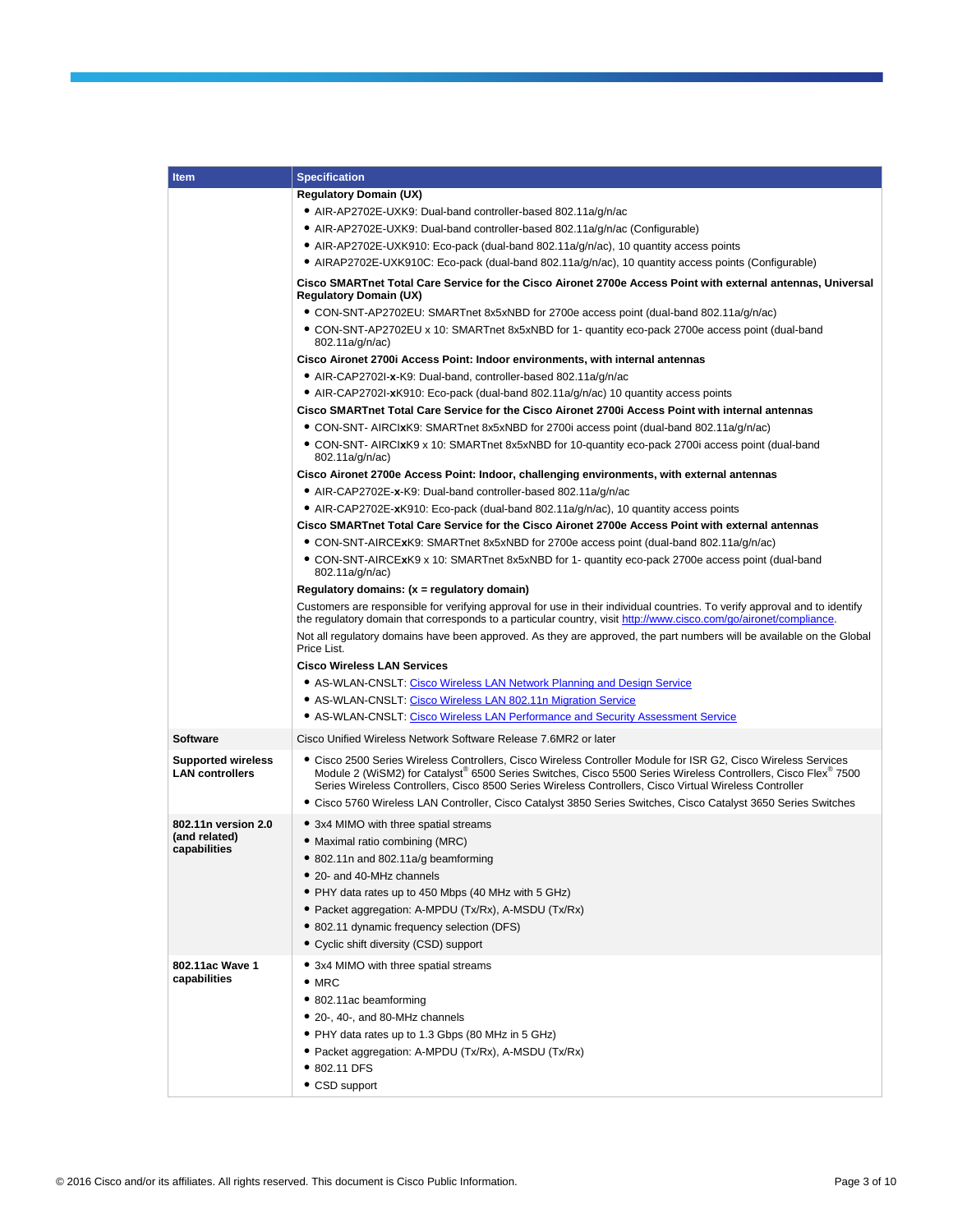| <b>Item</b>          | <b>Specification</b>                                          |                |                       |                       |       |                          |                       |                       |                          |
|----------------------|---------------------------------------------------------------|----------------|-----------------------|-----------------------|-------|--------------------------|-----------------------|-----------------------|--------------------------|
| Data rates supported | 802.11a: 6, 9, 12, 18, 24, 36, 48, and 54 Mbps                |                |                       |                       |       |                          |                       |                       |                          |
|                      | 802.11g: 1, 2, 5.5, 6, 9, 11, 12, 18, 24, 36, 48, and 54 Mbps |                |                       |                       |       |                          |                       |                       |                          |
|                      | 802.11n data rates on 2.4 GHz:                                |                |                       |                       |       |                          |                       |                       |                          |
|                      | $MCS$ Index <sup>1</sup>                                      |                | $GI^2 = 800$ ns       | $GI = 400$ ns         |       |                          |                       |                       |                          |
|                      |                                                               |                | 20-MHz Rate (Mbps)    |                       |       | 20-MHz Rate (Mbps)       |                       |                       |                          |
|                      | $\mathbf 0$                                                   |                | 6.5                   |                       | 7.2   |                          |                       |                       |                          |
|                      | $\mathbf{1}$                                                  |                | 13                    |                       | 14.4  |                          |                       |                       |                          |
|                      | $\overline{2}$                                                |                | 19.5                  |                       | 21.7  |                          |                       |                       |                          |
|                      | 3                                                             |                | 26                    |                       | 28.9  |                          |                       |                       |                          |
|                      | $\overline{4}$                                                |                | 39                    |                       | 43.3  |                          |                       |                       |                          |
|                      | $\sqrt{5}$                                                    |                | 52                    |                       | 57.8  |                          |                       |                       |                          |
|                      | 6                                                             |                | 58.5                  |                       | 65    |                          |                       |                       |                          |
|                      | $\overline{7}$                                                |                | 65                    |                       | 72.2  |                          |                       |                       |                          |
|                      | 8                                                             |                | 13                    |                       | 14.4  |                          |                       |                       |                          |
|                      | $\boldsymbol{9}$                                              |                | 26                    |                       | 28.9  |                          |                       |                       |                          |
|                      | 10                                                            |                | 39                    |                       | 43.3  |                          |                       |                       |                          |
|                      | 11                                                            |                | 52<br>57.8            |                       |       |                          |                       |                       |                          |
|                      | 12                                                            |                | 78<br>86.7            |                       |       |                          |                       |                       |                          |
|                      | 13                                                            |                | 104                   |                       | 115.6 |                          |                       |                       |                          |
|                      | 14                                                            |                | 117                   |                       | 130   |                          |                       |                       |                          |
|                      | 15                                                            |                | 130                   |                       | 144.4 |                          |                       |                       |                          |
|                      | 16                                                            |                | 19.5                  |                       | 21.7  |                          |                       |                       |                          |
|                      | 17                                                            |                | 39                    |                       | 43.3  |                          |                       |                       |                          |
|                      | 18                                                            |                | 58.5                  |                       | 65    |                          |                       |                       |                          |
|                      | 19                                                            |                | 78                    |                       | 86.7  |                          |                       |                       |                          |
|                      | 20                                                            |                | 117                   |                       | 130   |                          |                       |                       |                          |
|                      | 21                                                            |                | 156                   |                       | 173.3 |                          |                       |                       |                          |
|                      | 22                                                            |                | 175.5                 | 195                   |       |                          |                       |                       |                          |
|                      | 23                                                            |                | 195<br>216.7          |                       |       |                          |                       |                       |                          |
|                      | 802.11ac data rates (5 GHz):                                  |                |                       |                       |       |                          |                       |                       |                          |
|                      | <b>MCS</b>                                                    | <b>Spatial</b> | $GI^4 = 800ns$        |                       |       |                          | $GI = 400ns$          |                       |                          |
|                      | Index <sup>3</sup>                                            | <b>Streams</b> | 20-MHz Rate<br>(Mbps) | 40-MHz Rate<br>(Mbps) |       | 80-MHz<br>Rate<br>(Mbps) | 20-MHz Rate<br>(Mbps) | 40-MHz Rate<br>(Mbps) | 80-MHz<br>Rate<br>(Mbps) |
|                      | $\mathsf{O}\xspace$                                           | $\mathbf{1}$   | 6.5                   | 13.5                  |       | 29.3                     | 7.2                   | 15                    | 32.5                     |
|                      | $\mathbf{1}$                                                  | $\mathbf{1}$   | 13                    | 27                    |       | 58.5                     | 14.4                  | 30                    | 65                       |
|                      | $\overline{c}$                                                | $\mathbf{1}$   | 19.5                  | 40.5                  |       | 87.8                     | 21.7                  | 45                    | 97.5                     |

 $1$  MCS Index: The Modulation and Coding Scheme (MCS) index determines the number of spatial streams, the modulation, the coding rate, and data rate values.

l

 $2$  GI: A guard interval (GI) between symbols helps receivers overcome the effects of multipath delays.

<sup>&</sup>lt;sup>3</sup> MCS Index: The Modulation and Coding Scheme (MCS) index determines the number of spatial streams, the modulation, the coding rate, and data rate values.

<sup>&</sup>lt;sup>4</sup> GI: A guard interval (GI) between symbols helps receivers overcome the effects of multipath delays.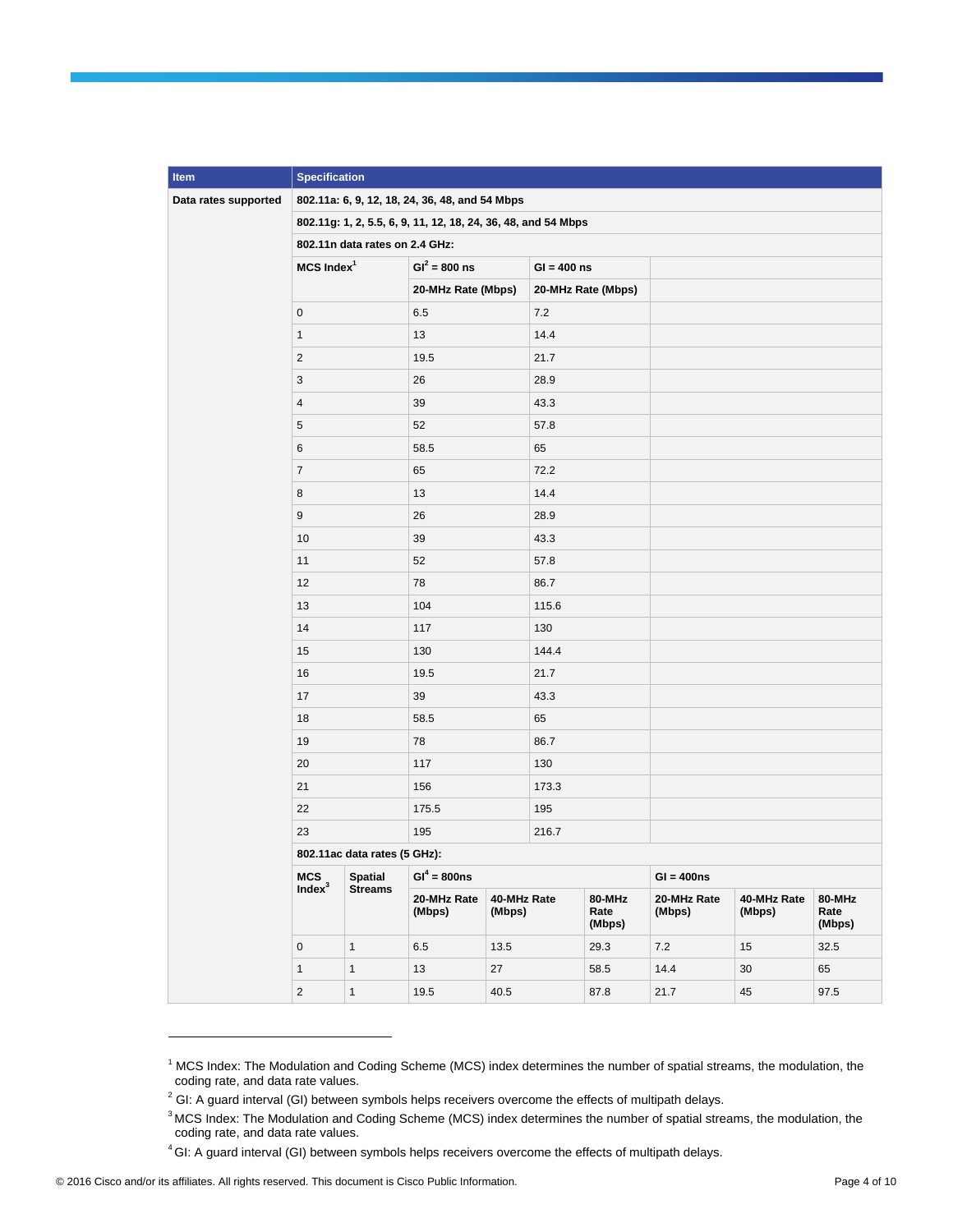| 3<br>1<br>26<br>54<br>117<br>28.9<br>60<br>4<br>39<br>81<br>1<br>175.5<br>43.3<br>90<br>5<br>1<br>52<br>108<br>234<br>57.8<br>120<br>6<br>58.5<br>121.5<br>1<br>263.3<br>65<br>135<br>$\overline{7}$<br>135<br>292.5<br>1<br>65<br>72.2<br>150<br>8<br>78<br>1<br>162<br>351<br>86.7<br>180<br>9<br>$\mathbf{1}$<br>180<br>390<br>200<br>$\overline{\phantom{0}}$<br>0<br>$\overline{c}$<br>30<br>13<br>27<br>58.5<br>14.4<br>1<br>2<br>26<br>54<br>117<br>28.9<br>60<br>$\overline{2}$<br>$\overline{2}$<br>81<br>90<br>39<br>175.5<br>43.3<br>3<br>$\overline{2}$<br>52<br>108<br>234<br>57.8<br>120<br>4<br>$\overline{c}$<br>78<br>162<br>351<br>86.7<br>180<br>$\sqrt{2}$<br>5<br>104<br>216<br>468<br>240<br>115.6<br>6<br>2<br>117<br>243<br>526.5<br>130<br>270<br>$\overline{c}$<br>7<br>130<br>270<br>585<br>144.4<br>300<br>8<br>$\overline{2}$<br>156<br>324<br>702<br>360<br>173.3<br>9<br>$\overline{2}$<br>780<br>78<br>780<br>400<br>$\mathbf 0$<br>3<br>19.5<br>40.5<br>87.8<br>21.7<br>45<br>$\mathbf{1}$<br>3<br>39<br>90<br>81<br>175.5<br>43.3<br>$\overline{2}$<br>3<br>58.5<br>121.5<br>263.3<br>65<br>135<br>3<br>3<br>78<br>162<br>351<br>86.7<br>180<br>$\overline{4}$<br>3<br>117<br>243<br>270<br>526.5<br>130<br>5<br>3<br>324<br>156<br>702<br>173.3<br>360<br>6<br>3<br>175.5<br>364.5<br>195<br>405<br>$\overline{7}$<br>3<br>195<br>405<br>450<br>877.5<br>216.7<br>8<br>3<br>234<br>486<br>1053<br>260<br>540<br>3<br>9<br>260<br>540<br>1170<br>288.9<br>600<br>Frequency band and<br>A (A regulatory domain):<br>N (N regulatory domain):<br>20-MHz operating<br>• 2.412 to 2.462 GHz; 11 channels<br>• 2.412 to 2.462 GHz; 11 channels<br>channels<br>• 5.180 to 5.320 GHz; 8 channels<br>• 5.180 to 5.320 GHz; 8 channels<br>• 5.745 to 5.825 GHz; 5 channels<br>• 5.500 to 5.700 GHz; 8 channels |       |
|-----------------------------------------------------------------------------------------------------------------------------------------------------------------------------------------------------------------------------------------------------------------------------------------------------------------------------------------------------------------------------------------------------------------------------------------------------------------------------------------------------------------------------------------------------------------------------------------------------------------------------------------------------------------------------------------------------------------------------------------------------------------------------------------------------------------------------------------------------------------------------------------------------------------------------------------------------------------------------------------------------------------------------------------------------------------------------------------------------------------------------------------------------------------------------------------------------------------------------------------------------------------------------------------------------------------------------------------------------------------------------------------------------------------------------------------------------------------------------------------------------------------------------------------------------------------------------------------------------------------------------------------------------------------------------------------------------------------------------------------------------------------------------------------------------------------------------------------|-------|
|                                                                                                                                                                                                                                                                                                                                                                                                                                                                                                                                                                                                                                                                                                                                                                                                                                                                                                                                                                                                                                                                                                                                                                                                                                                                                                                                                                                                                                                                                                                                                                                                                                                                                                                                                                                                                                         | 130   |
|                                                                                                                                                                                                                                                                                                                                                                                                                                                                                                                                                                                                                                                                                                                                                                                                                                                                                                                                                                                                                                                                                                                                                                                                                                                                                                                                                                                                                                                                                                                                                                                                                                                                                                                                                                                                                                         | 195   |
|                                                                                                                                                                                                                                                                                                                                                                                                                                                                                                                                                                                                                                                                                                                                                                                                                                                                                                                                                                                                                                                                                                                                                                                                                                                                                                                                                                                                                                                                                                                                                                                                                                                                                                                                                                                                                                         | 260   |
|                                                                                                                                                                                                                                                                                                                                                                                                                                                                                                                                                                                                                                                                                                                                                                                                                                                                                                                                                                                                                                                                                                                                                                                                                                                                                                                                                                                                                                                                                                                                                                                                                                                                                                                                                                                                                                         | 292.5 |
|                                                                                                                                                                                                                                                                                                                                                                                                                                                                                                                                                                                                                                                                                                                                                                                                                                                                                                                                                                                                                                                                                                                                                                                                                                                                                                                                                                                                                                                                                                                                                                                                                                                                                                                                                                                                                                         | 325   |
|                                                                                                                                                                                                                                                                                                                                                                                                                                                                                                                                                                                                                                                                                                                                                                                                                                                                                                                                                                                                                                                                                                                                                                                                                                                                                                                                                                                                                                                                                                                                                                                                                                                                                                                                                                                                                                         | 390   |
|                                                                                                                                                                                                                                                                                                                                                                                                                                                                                                                                                                                                                                                                                                                                                                                                                                                                                                                                                                                                                                                                                                                                                                                                                                                                                                                                                                                                                                                                                                                                                                                                                                                                                                                                                                                                                                         | 433.3 |
|                                                                                                                                                                                                                                                                                                                                                                                                                                                                                                                                                                                                                                                                                                                                                                                                                                                                                                                                                                                                                                                                                                                                                                                                                                                                                                                                                                                                                                                                                                                                                                                                                                                                                                                                                                                                                                         | 65    |
|                                                                                                                                                                                                                                                                                                                                                                                                                                                                                                                                                                                                                                                                                                                                                                                                                                                                                                                                                                                                                                                                                                                                                                                                                                                                                                                                                                                                                                                                                                                                                                                                                                                                                                                                                                                                                                         | 130   |
|                                                                                                                                                                                                                                                                                                                                                                                                                                                                                                                                                                                                                                                                                                                                                                                                                                                                                                                                                                                                                                                                                                                                                                                                                                                                                                                                                                                                                                                                                                                                                                                                                                                                                                                                                                                                                                         | 195   |
|                                                                                                                                                                                                                                                                                                                                                                                                                                                                                                                                                                                                                                                                                                                                                                                                                                                                                                                                                                                                                                                                                                                                                                                                                                                                                                                                                                                                                                                                                                                                                                                                                                                                                                                                                                                                                                         | 260   |
|                                                                                                                                                                                                                                                                                                                                                                                                                                                                                                                                                                                                                                                                                                                                                                                                                                                                                                                                                                                                                                                                                                                                                                                                                                                                                                                                                                                                                                                                                                                                                                                                                                                                                                                                                                                                                                         | 390   |
|                                                                                                                                                                                                                                                                                                                                                                                                                                                                                                                                                                                                                                                                                                                                                                                                                                                                                                                                                                                                                                                                                                                                                                                                                                                                                                                                                                                                                                                                                                                                                                                                                                                                                                                                                                                                                                         | 520   |
|                                                                                                                                                                                                                                                                                                                                                                                                                                                                                                                                                                                                                                                                                                                                                                                                                                                                                                                                                                                                                                                                                                                                                                                                                                                                                                                                                                                                                                                                                                                                                                                                                                                                                                                                                                                                                                         | 585   |
|                                                                                                                                                                                                                                                                                                                                                                                                                                                                                                                                                                                                                                                                                                                                                                                                                                                                                                                                                                                                                                                                                                                                                                                                                                                                                                                                                                                                                                                                                                                                                                                                                                                                                                                                                                                                                                         | 650   |
|                                                                                                                                                                                                                                                                                                                                                                                                                                                                                                                                                                                                                                                                                                                                                                                                                                                                                                                                                                                                                                                                                                                                                                                                                                                                                                                                                                                                                                                                                                                                                                                                                                                                                                                                                                                                                                         | 780   |
|                                                                                                                                                                                                                                                                                                                                                                                                                                                                                                                                                                                                                                                                                                                                                                                                                                                                                                                                                                                                                                                                                                                                                                                                                                                                                                                                                                                                                                                                                                                                                                                                                                                                                                                                                                                                                                         | 866.7 |
|                                                                                                                                                                                                                                                                                                                                                                                                                                                                                                                                                                                                                                                                                                                                                                                                                                                                                                                                                                                                                                                                                                                                                                                                                                                                                                                                                                                                                                                                                                                                                                                                                                                                                                                                                                                                                                         | 97.5  |
|                                                                                                                                                                                                                                                                                                                                                                                                                                                                                                                                                                                                                                                                                                                                                                                                                                                                                                                                                                                                                                                                                                                                                                                                                                                                                                                                                                                                                                                                                                                                                                                                                                                                                                                                                                                                                                         | 195   |
|                                                                                                                                                                                                                                                                                                                                                                                                                                                                                                                                                                                                                                                                                                                                                                                                                                                                                                                                                                                                                                                                                                                                                                                                                                                                                                                                                                                                                                                                                                                                                                                                                                                                                                                                                                                                                                         | 292.5 |
|                                                                                                                                                                                                                                                                                                                                                                                                                                                                                                                                                                                                                                                                                                                                                                                                                                                                                                                                                                                                                                                                                                                                                                                                                                                                                                                                                                                                                                                                                                                                                                                                                                                                                                                                                                                                                                         | 390   |
|                                                                                                                                                                                                                                                                                                                                                                                                                                                                                                                                                                                                                                                                                                                                                                                                                                                                                                                                                                                                                                                                                                                                                                                                                                                                                                                                                                                                                                                                                                                                                                                                                                                                                                                                                                                                                                         | 585   |
|                                                                                                                                                                                                                                                                                                                                                                                                                                                                                                                                                                                                                                                                                                                                                                                                                                                                                                                                                                                                                                                                                                                                                                                                                                                                                                                                                                                                                                                                                                                                                                                                                                                                                                                                                                                                                                         | 780   |
|                                                                                                                                                                                                                                                                                                                                                                                                                                                                                                                                                                                                                                                                                                                                                                                                                                                                                                                                                                                                                                                                                                                                                                                                                                                                                                                                                                                                                                                                                                                                                                                                                                                                                                                                                                                                                                         |       |
|                                                                                                                                                                                                                                                                                                                                                                                                                                                                                                                                                                                                                                                                                                                                                                                                                                                                                                                                                                                                                                                                                                                                                                                                                                                                                                                                                                                                                                                                                                                                                                                                                                                                                                                                                                                                                                         | 975   |
|                                                                                                                                                                                                                                                                                                                                                                                                                                                                                                                                                                                                                                                                                                                                                                                                                                                                                                                                                                                                                                                                                                                                                                                                                                                                                                                                                                                                                                                                                                                                                                                                                                                                                                                                                                                                                                         | 1170  |
|                                                                                                                                                                                                                                                                                                                                                                                                                                                                                                                                                                                                                                                                                                                                                                                                                                                                                                                                                                                                                                                                                                                                                                                                                                                                                                                                                                                                                                                                                                                                                                                                                                                                                                                                                                                                                                         | 1300  |
| (excludes 5.600 to 5.640 GHz)<br>Q (Q regulatory domain):<br>• 5.745 to 5.825 GHz; 5 channels<br>• 2.412 to 2.472 GHz; 13 channels<br>B (B regulatory domain):<br>$\bullet$ 5.180 to 5.320 GHz; 8 channels<br>• 2.412 to 2.462 GHz; 11 channels<br>• 5.500 to 5.700 GHz; 11 channels<br>• 5.180 to 5.320 GHz; 8 channels<br>R (R regulatory domain):<br>• 5.500 to 5.720 GHz; 12 channels<br>• 2.412 to 2.472 GHz; 13 channels<br>• 5.180 to 5.320 GHz; 8 channels<br>• 5.745 to 5.825 GHz; 5 channels<br>• 5,660 to 5,805 GHz; 7 channels<br>C (C regulatory domain):<br>S (S regulatory domain):<br>• 2.412 to 2.472 GHz; 13 channels<br>• 2.412 to 2.472 GHz; 13 channels<br>• 5.745 to 5.825 GHz; 5 channels<br>• 5.180 to 5.320 GHz; 8 channels<br>D (D regulatory domain):<br>• 5.500 to 5.700 GHz;, 11 channels<br>• 2.412 to 2.462 GHz; 11 channels<br>$\bullet$ 5.745 to 5.825 GHz; 5 channels<br>• 5.180 to 5.320 GHz; 8 channels<br>T (T regulatory domain):<br>• 5.745 to 5.865 GHz; 7 channels<br>$\bullet$ 2.412 to 2.462 GHz; 11 channels<br>E (E regulatory domain):<br>• 5.280 to 5.320 GHz; 3 channels<br>• 2.412 to 2.472 GHz; 13 channels                                                                                                                                                                                                                                                                                                                                                                                                                                                                                                                                                                                                                                                                           |       |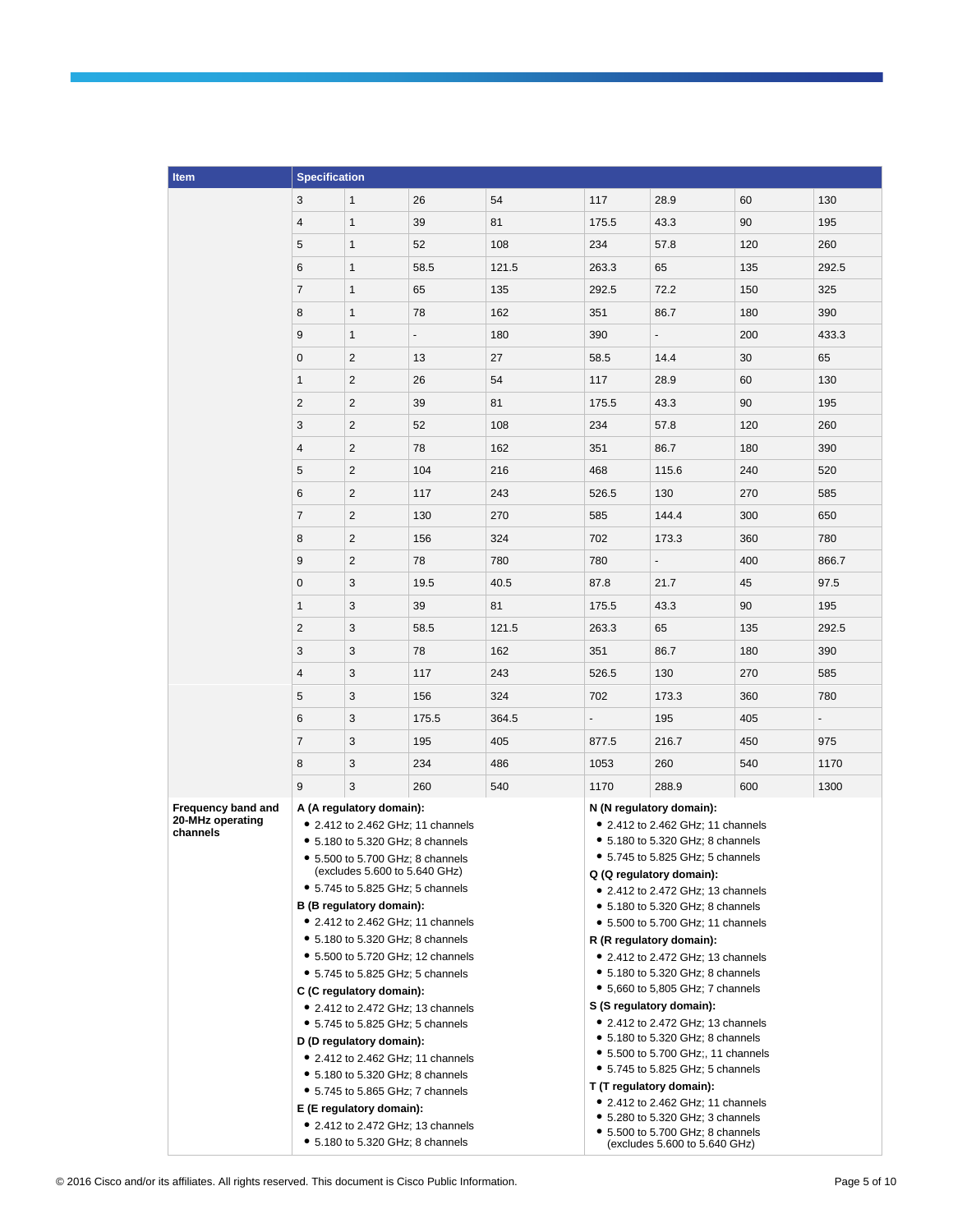| Item                       | <b>Specification</b>                                              |                                                                                                    |                                                                                                                                                 |                           |  |  |
|----------------------------|-------------------------------------------------------------------|----------------------------------------------------------------------------------------------------|-------------------------------------------------------------------------------------------------------------------------------------------------|---------------------------|--|--|
|                            | • 5.500 to 5.700 GHz; 8 channels                                  |                                                                                                    | $\bullet$ 5.745 to 5.825 GHz; 5 channels                                                                                                        |                           |  |  |
|                            | (excludes 5.600 to 5.640 GHz)                                     |                                                                                                    | Z (Z regulatory domain):                                                                                                                        |                           |  |  |
|                            | F (F regulatory domain):                                          |                                                                                                    | • 2.412 to 2.462 GHz; 11 channels                                                                                                               |                           |  |  |
|                            | • 2.412 to 2.472 GHz: 13 channels                                 |                                                                                                    | $\bullet$ 5.180 to 5.320 GHz; 8 channels                                                                                                        |                           |  |  |
|                            | • 5.180 to 5.320 GHz; 8 channels                                  |                                                                                                    | $\bullet$ 5.500 to 5.700 GHz; 8 channels                                                                                                        |                           |  |  |
|                            | • 5.500 to 5.700 GHz; 8 channels<br>(excludes 5.600 to 5.640 GHz) |                                                                                                    | (excludes 5.600 to 5.640 GHz)                                                                                                                   |                           |  |  |
|                            | H (H regulatory domain):                                          |                                                                                                    | • 5.745 to 5.825 GHz; 5 channels                                                                                                                |                           |  |  |
|                            | • 2.412 to 2.472 GHz; 13 channels                                 |                                                                                                    |                                                                                                                                                 |                           |  |  |
|                            | • 5.150 to 5.350 GHz; 8 channels                                  |                                                                                                    |                                                                                                                                                 |                           |  |  |
|                            | • 5.745 to 5.825 GHz; 5 channels                                  |                                                                                                    |                                                                                                                                                 |                           |  |  |
|                            | I (I regulatory domain):                                          |                                                                                                    |                                                                                                                                                 |                           |  |  |
|                            | • 2.412 to 2.472 GHz; 13 channels                                 |                                                                                                    |                                                                                                                                                 |                           |  |  |
|                            | • 5.180 to 5.320 GHz; 8 channels                                  |                                                                                                    |                                                                                                                                                 |                           |  |  |
|                            | K (K regulatory domain):                                          |                                                                                                    |                                                                                                                                                 |                           |  |  |
|                            | • 2.412 to 2.472 GHz; 13 channels                                 |                                                                                                    |                                                                                                                                                 |                           |  |  |
|                            | • 5.180 to 5.320 GHz; 8 channels                                  |                                                                                                    |                                                                                                                                                 |                           |  |  |
|                            | • 5.500 to 5.620 GHz; 7 channels                                  |                                                                                                    |                                                                                                                                                 |                           |  |  |
|                            | • 5.745 to 5.805 GHz; 4 channels                                  |                                                                                                    |                                                                                                                                                 |                           |  |  |
|                            |                                                                   | domain that corresponds to a particular country, visit http://www.cisco.com/go/aironet/compliance. | Note: Customers are responsible for verifying approval for use in their individual countries. To verify approval and to identify the regulatory |                           |  |  |
| Maximum number of          | 2.4 GHz                                                           |                                                                                                    | 5 GHz                                                                                                                                           |                           |  |  |
| nonoverlapping             | • 802.11b/g:                                                      |                                                                                                    | • 802.11a.                                                                                                                                      |                           |  |  |
| channels                   | $\degree$ 20 MHz: 3                                               |                                                                                                    | $\degree$ 20 MHz: 21                                                                                                                            |                           |  |  |
|                            | • 802.11n:                                                        |                                                                                                    | • 802.11n:                                                                                                                                      |                           |  |  |
|                            | $\degree$ 20 MHz: 3                                               |                                                                                                    | $\degree$ 20 MHz: 21                                                                                                                            |                           |  |  |
|                            |                                                                   |                                                                                                    | $\circ$ 40 MHz: 9                                                                                                                               |                           |  |  |
|                            |                                                                   |                                                                                                    | • 802.11ac:                                                                                                                                     |                           |  |  |
|                            |                                                                   |                                                                                                    | $\degree$ 20 MHz: 21                                                                                                                            |                           |  |  |
|                            |                                                                   |                                                                                                    | $\circ$ 40 MHz: 9                                                                                                                               |                           |  |  |
|                            |                                                                   |                                                                                                    | $\degree$ 80 MHz: 5                                                                                                                             |                           |  |  |
|                            |                                                                   |                                                                                                    | Note: This varies by regulatory domain. Refer to the product documentation for specific details for each regulatory domain.                     |                           |  |  |
| <b>Receive sensitivity</b> | $\bullet$ 802.11b (CCK)                                           | • 802.11g (non HT20)                                                                               | • 802.11a (non HT20)                                                                                                                            |                           |  |  |
|                            | $\circ$ -102 dBm @ 1 Mbps                                         | $\degree$ -93 dBm @ 6 Mbps                                                                         | $\degree$ -93 dBm @ 6 Mbps                                                                                                                      |                           |  |  |
|                            | $\circ$ -100 dBm @ 2 Mbps                                         | $\circ$ -93 dBm @ 9 Mbps                                                                           | $\degree$ -93 dBm @ 9 Mbps                                                                                                                      |                           |  |  |
|                            | $\degree$ -93 dBm @ 5.5 Mbps                                      | $\degree$ -93 dBm @ 12 Mbps                                                                        | $\circ$ -93 dBm @ 12 Mbps                                                                                                                       |                           |  |  |
|                            | $\degree$ -90 dBm $@$ 11 Mbps                                     | $\degree$ -92 dBm @ 18 Mbps                                                                        | $\degree$ -92 dBm @ 18 Mbps                                                                                                                     |                           |  |  |
|                            |                                                                   | $\degree$ -89 dBm @ 24 Mbps                                                                        | $\circ$ -89 dBm @ 24 Mbps                                                                                                                       |                           |  |  |
|                            |                                                                   | $\degree$ -86 dBm @ 36 Mbps                                                                        | $\degree$ -86 dBm @ 36 Mbps                                                                                                                     |                           |  |  |
|                            |                                                                   | ∘ -81 dBm @ 48 Mbps                                                                                | $\degree$ -81 dBm @ 48 Mbps                                                                                                                     |                           |  |  |
|                            |                                                                   | $\degree$ -80 dBm @ 54 Mbps                                                                        | $\degree$ -80 dBm @ 54 Mbps                                                                                                                     |                           |  |  |
|                            | 2.4 GHz                                                           |                                                                                                    | 5 GHz                                                                                                                                           | 5 GHz                     |  |  |
|                            | $\bullet$ 802.11n (HT20)                                          |                                                                                                    | $\bullet$ 802.11n (HT20)                                                                                                                        | $\bullet$ 802.11n (HT40)  |  |  |
|                            | $\degree$ -93 dBm @ MCS0                                          |                                                                                                    | $\degree$ -93 dBm @ MCS0                                                                                                                        | $\degree$ -90 dBm @ MCS0  |  |  |
|                            | $\degree$ -93 dBm @ MCS1                                          |                                                                                                    | $\degree$ -93 dBm @ MCS1                                                                                                                        | $\degree$ -89 dBm @ MCS1  |  |  |
|                            | $\degree$ -91 dBm @ MCS2                                          |                                                                                                    | $\degree$ -91 dBm @ MCS2                                                                                                                        | $\degree$ -88 dBm @ MCS2  |  |  |
|                            | $\degree$ -88 dBm @ MCS3                                          |                                                                                                    | $\degree$ -88 dBm @ MCS3                                                                                                                        | $\degree$ -85 dBm @ MCS3  |  |  |
|                            | ∘ -85 dBm @ MCS4                                                  |                                                                                                    | $\degree$ -85 dBm @ MCS4                                                                                                                        | $\degree$ -82 dBm @ MCS4  |  |  |
|                            | $\degree$ -80 dBm @ MCS5                                          |                                                                                                    | $\degree$ -81 dBm @ MCS5                                                                                                                        | $\degree$ -77 dBm @ MCS5  |  |  |
|                            | $\degree$ -79 dBm @ MCS6                                          |                                                                                                    | $\degree$ -79 dBm @ MCS6                                                                                                                        | $\degree$ -76 dBm @ MCS6  |  |  |
|                            | $\circ$ -78 dBm @ MCS7                                            |                                                                                                    | $\circ$ -78 dBm @ MCS7                                                                                                                          | $\degree$ -75 dBm @ MCS7  |  |  |
|                            | $\degree$ -93 dBm @ MCS8                                          |                                                                                                    | $\degree$ -93 dBm @ MCS8                                                                                                                        | $\degree$ -90 dBm @ MCS8  |  |  |
|                            | $\degree$ -91 dBm @ MCS9                                          |                                                                                                    | $\degree$ -91 dBm @ MCS9                                                                                                                        | $\degree$ -88 dBm @ MCS9  |  |  |
|                            | $\degree$ -89 dBm @ MCS10                                         |                                                                                                    | ∘ -89 dBm @ MCS10                                                                                                                               | $\degree$ -86 dBm @ MCS10 |  |  |
|                            | $\degree$ -86 dBm @ MCS11                                         |                                                                                                    | $\degree$ -86 dBm @ MCS11                                                                                                                       | $\degree$ -83 dBm @ MCS11 |  |  |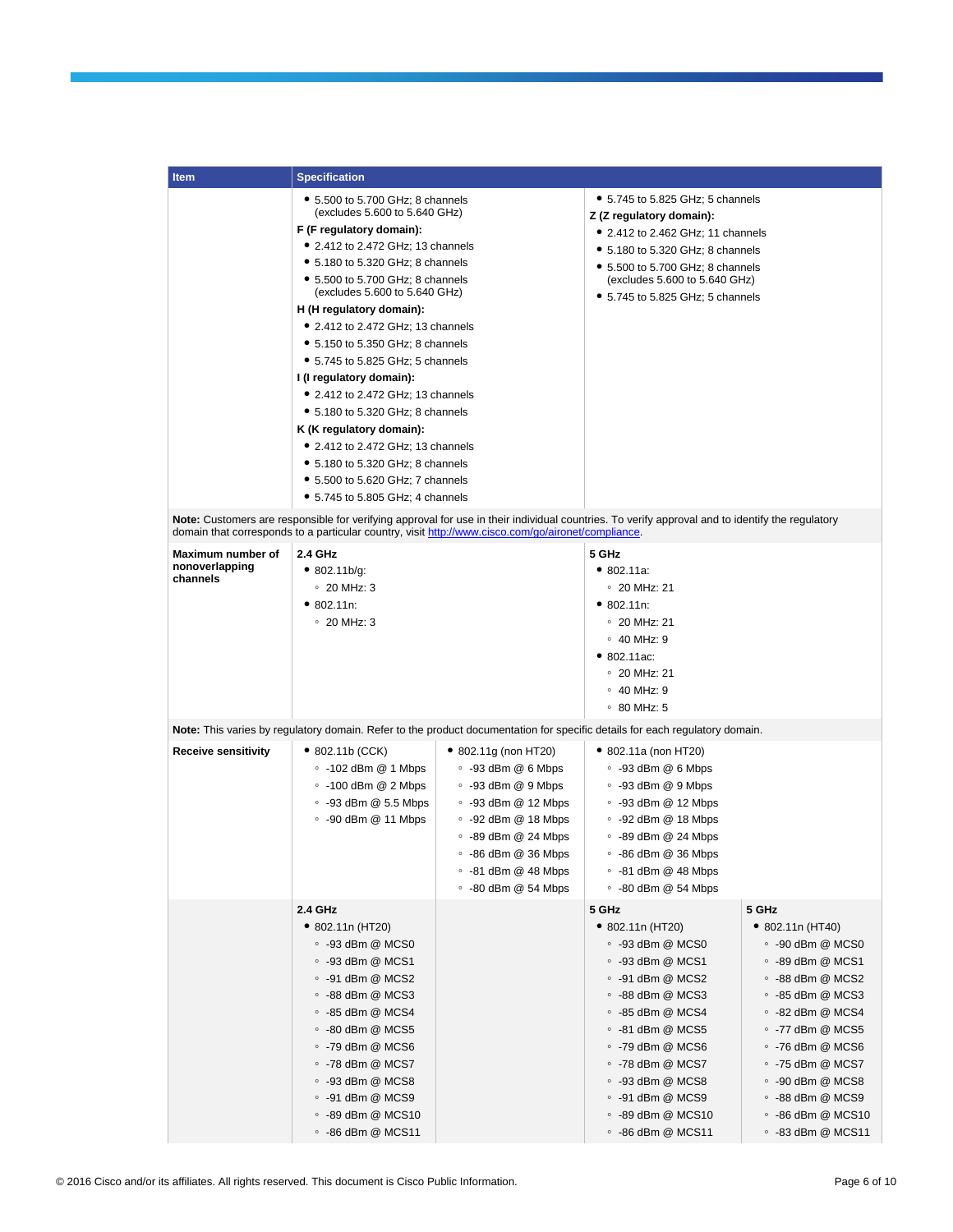|  | <b>Item</b>                                                                                                                                  | <b>Specification</b> |                                                      |              |              |                                                  |                                              |            |                                                        |
|--|----------------------------------------------------------------------------------------------------------------------------------------------|----------------------|------------------------------------------------------|--------------|--------------|--------------------------------------------------|----------------------------------------------|------------|--------------------------------------------------------|
|  |                                                                                                                                              |                      | ∘ -83 dBm @ MCS12                                    |              |              |                                                  | $\degree$ -83 dBm @ MCS12                    |            | ∘ -79 dBm @ MCS12                                      |
|  |                                                                                                                                              |                      | ∘ -79 dBm @ MCS13                                    |              |              |                                                  | ∘ -78 dBm @ MCS13                            |            | $\degree$ -75 dBm @ MCS13                              |
|  |                                                                                                                                              |                      | $\circ$ -77 dBm @ MCS14                              |              |              |                                                  | $\circ$ -77 dBm @ MCS14                      |            | $\degree$ -74 dBm @ MCS14                              |
|  |                                                                                                                                              |                      | $\degree$ -76 dBm @ MCS15                            |              |              |                                                  | $\circ$ -75 dBm @ MCS15                      |            | $\degree$ -72 dBm @ MCS15                              |
|  |                                                                                                                                              |                      | $\degree$ -93 dBm @ MCS16                            |              |              |                                                  | $\,\circ\,$ -93 dBm @ MCS16                  |            | $\degree$ -89 dBm @ MCS16                              |
|  |                                                                                                                                              |                      | $\degree$ -90 dBm @ MCS17                            |              |              |                                                  | $\degree$ -90 dBm @ MCS17                    |            | ∘ -87 dBm @ MCS17                                      |
|  |                                                                                                                                              |                      | $\degree$ -88 dBm @ MCS18                            |              |              |                                                  | $\degree$ -88 dBm @ MCS18                    |            | $\degree$ -85 dBm @ MCS18                              |
|  |                                                                                                                                              |                      | ∘ -84 dBm @ MCS19                                    |              |              |                                                  | ∘ -85 dBm @ MCS19                            |            | $\degree$ -81 dBm @ MCS19                              |
|  |                                                                                                                                              |                      | $\degree$ -82 dBm @ MCS20                            |              |              |                                                  | $\circ$ -82 dBm @ MCS20                      |            | ∘ -79 dBm @ MCS20                                      |
|  |                                                                                                                                              |                      | $\circ$ -77 dBm @ MCS21<br>$\degree$ -76 dBm @ MCS22 |              |              |                                                  | $\circ$ -77 dBm @ MCS21<br>∘ -76 dBm @ MCS22 |            | $\degree$ -74 dBm @ MCS21<br>$\degree$ -73 dBm @ MCS22 |
|  |                                                                                                                                              |                      | $\degree$ -74 dBm @ MCS23                            |              |              |                                                  | $\circ$ -75 dBm @ MCS23                      |            | $\degree$ -71 dBm @ MCS23                              |
|  |                                                                                                                                              |                      | 802.11ac Receive Sensitivity                         |              |              |                                                  |                                              |            |                                                        |
|  |                                                                                                                                              |                      | 802.11ac (non HT80)                                  |              |              |                                                  |                                              |            |                                                        |
|  |                                                                                                                                              |                      | $\bullet$ -86 dBm $@$ 6 Mbps                         |              |              |                                                  |                                              |            |                                                        |
|  |                                                                                                                                              |                      | $\bullet$ -75 dBm @ 54 Mbps                          |              |              |                                                  |                                              |            |                                                        |
|  |                                                                                                                                              | <b>MCS</b>           | Spatial                                              |              |              |                                                  |                                              |            |                                                        |
|  |                                                                                                                                              | Index <sup>5</sup>   | <b>Streams</b>                                       | <b>VHT20</b> | <b>VHT40</b> | <b>VHT80</b>                                     | <b>VTH20-STBC</b>                            | VHT40-STBC | VHT80-STBC                                             |
|  |                                                                                                                                              | 0                    | $\mathbf{1}$                                         | $-92$ dBm    | -89 dBm      | -85 dBm                                          | -92 dBm                                      | -89 dBm    | -85 dBm                                                |
|  |                                                                                                                                              | 8                    | 1                                                    | $-74$ dBm    |              |                                                  | $-74$ dBm                                    |            |                                                        |
|  |                                                                                                                                              | 9                    | 1                                                    |              | $-69$ dBm    | -66 dBm                                          |                                              | $-69$ dBm  | -66 dBm                                                |
|  |                                                                                                                                              | 0                    | $\overline{\mathbf{c}}$                              | $-92$ dBm    | -88 dBm      | -85 dBm                                          |                                              |            |                                                        |
|  |                                                                                                                                              | 8                    | $\overline{2}$                                       | $-72$ dBm    |              |                                                  |                                              |            |                                                        |
|  |                                                                                                                                              | 9                    | 2                                                    |              | -67 dBm      | -63 dBm                                          |                                              |            |                                                        |
|  |                                                                                                                                              | 0                    | 3                                                    | -92 dBm      | -88 dBm      | -84 dBm                                          |                                              |            |                                                        |
|  |                                                                                                                                              | 9                    | 3                                                    | -68 dBm      | -66 dBm      | -62 dBm                                          |                                              |            |                                                        |
|  | <b>Maximum transmit</b>                                                                                                                      | 2.4 GHz              |                                                      |              |              | 5 GHz                                            |                                              |            |                                                        |
|  | power                                                                                                                                        | •802.11b             |                                                      |              |              | • 802.11a                                        |                                              |            |                                                        |
|  |                                                                                                                                              | ∘ 22 dBm, 3 antennas |                                                      |              |              | ○ 23 dBm, 4 antennas                             |                                              |            |                                                        |
|  |                                                                                                                                              | • 802.11g            | ∘ 22 dBm, 3 antennas                                 |              |              | $\bullet$ 802.11n (HT20)<br>○ 23 dBm, 4 antennas |                                              |            |                                                        |
|  |                                                                                                                                              |                      | $\bullet$ 802.11n (HT20)                             |              |              | $\bullet$ 802.11n (HT40)                         |                                              |            |                                                        |
|  |                                                                                                                                              |                      | ○ 22 dBm, 3 antennas                                 |              |              |                                                  | ○ 23 dBm, 4 antennas                         |            |                                                        |
|  |                                                                                                                                              |                      |                                                      |              |              | •802.11ac                                        |                                              |            |                                                        |
|  |                                                                                                                                              |                      |                                                      |              |              | ∘ non-HT80: 23 dBm, 4 antennas                   |                                              |            |                                                        |
|  |                                                                                                                                              |                      |                                                      |              |              | ∘ VHT20 23 dBm, 4 antennas                       |                                              |            |                                                        |
|  |                                                                                                                                              |                      |                                                      |              |              | $\degree$ VHT40: 23 dBm, 4 antennas              |                                              |            |                                                        |
|  |                                                                                                                                              |                      |                                                      |              |              | ○ VHT80: 23 dBm, 4 antennas                      |                                              |            |                                                        |
|  |                                                                                                                                              |                      |                                                      |              |              |                                                  | © VHT20-STBC: 23 dBm, 4 antennas             |            |                                                        |
|  |                                                                                                                                              |                      |                                                      |              |              |                                                  | ○ VHT40-STBC: 23 dBm, 4 antennas             |            |                                                        |
|  | Note: The maximum power setting will vary by channel and according to individual country regulations. Refer to the product documentation for |                      |                                                      |              |              |                                                  | • VHT80-STBC: 23 dBm, 4 antennas             |            |                                                        |
|  | specific details.                                                                                                                            |                      |                                                      |              |              |                                                  |                                              |            |                                                        |
|  | Available transmit<br>power settings                                                                                                         | 2.4 GHz              |                                                      |              |              | 5 GHz                                            |                                              |            |                                                        |
|  |                                                                                                                                              |                      | • 22 dBm $(160 \text{ mV})$                          |              |              |                                                  | • 23 dBm (200 mW)                            |            |                                                        |
|  |                                                                                                                                              |                      | • 19 dBm $(80 \text{ mW})$                           |              |              |                                                  | • 20 dBm (100 mW)                            |            |                                                        |
|  |                                                                                                                                              |                      | • 16 dBm $(40 \text{ mW})$<br>• 13 dBm (20 mW)       |              |              | • 17 dBm (50 mW)<br>• 14 dBm $(25 mW)$           |                                              |            |                                                        |
|  |                                                                                                                                              |                      |                                                      |              |              |                                                  |                                              |            |                                                        |

 $^5$  MCS Index: The Modulation and Coding Scheme (MCS) index determines the number of spatial streams, the modulation, the coding rate, and data rate values.

 $\overline{\phantom{a}}$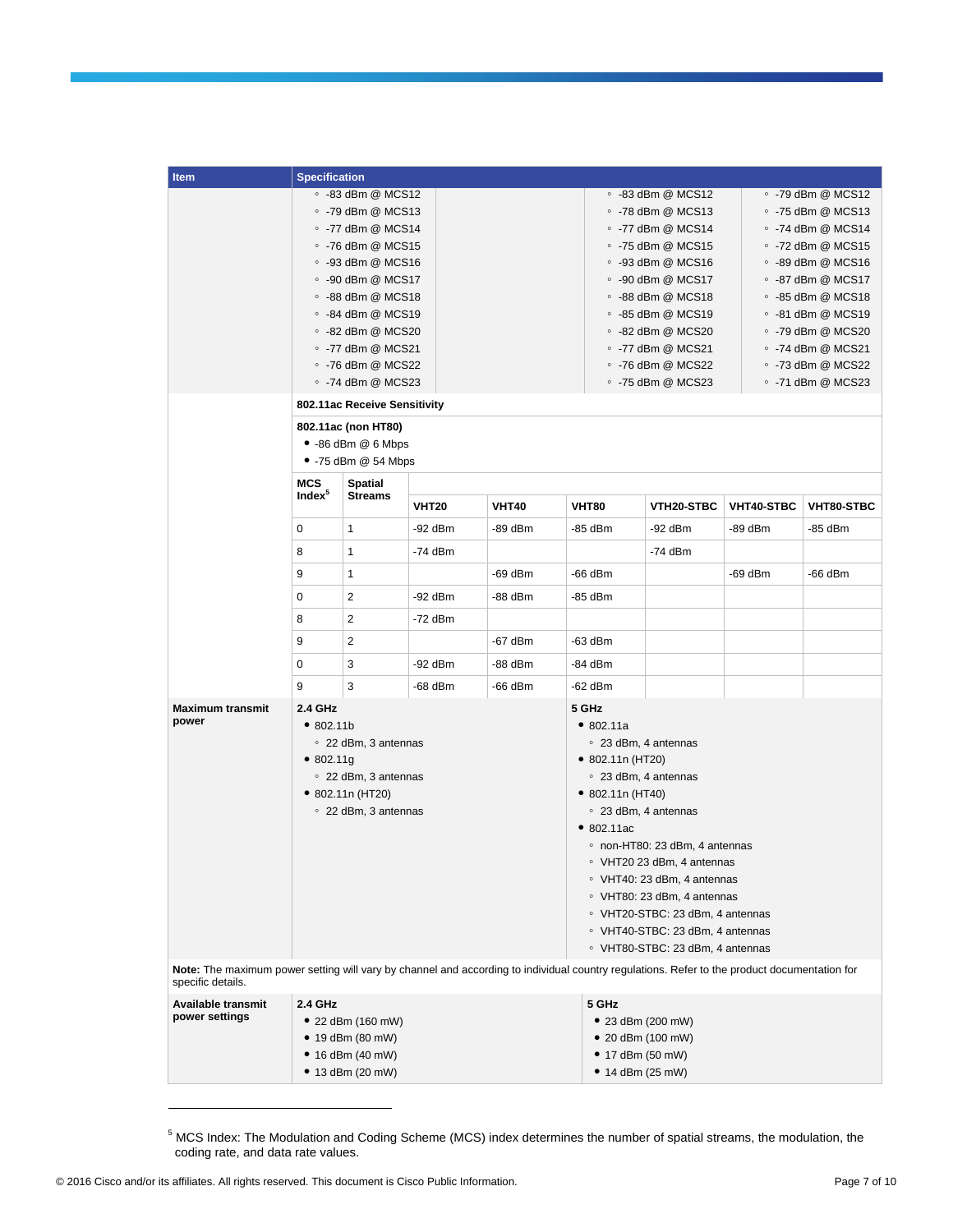| Item                                         | <b>Specification</b>                                                                                                                                                                                                                                                                                                                                                                                                                                                                                                                                                                                                                                              |                                                                                                                    |  |  |  |  |
|----------------------------------------------|-------------------------------------------------------------------------------------------------------------------------------------------------------------------------------------------------------------------------------------------------------------------------------------------------------------------------------------------------------------------------------------------------------------------------------------------------------------------------------------------------------------------------------------------------------------------------------------------------------------------------------------------------------------------|--------------------------------------------------------------------------------------------------------------------|--|--|--|--|
|                                              | • 10 dBm $(10 \text{ mW})$                                                                                                                                                                                                                                                                                                                                                                                                                                                                                                                                                                                                                                        | • 11 dBm $(12.5 \text{ mW})$                                                                                       |  |  |  |  |
|                                              | $\bullet$ 7 dBm (5 mW)                                                                                                                                                                                                                                                                                                                                                                                                                                                                                                                                                                                                                                            | • 8 dBm $(6.25 \text{ mV})$                                                                                        |  |  |  |  |
|                                              | • 4 dBm $(2.5 \text{ mW})$                                                                                                                                                                                                                                                                                                                                                                                                                                                                                                                                                                                                                                        | • $5$ dBm (3.13 mW)                                                                                                |  |  |  |  |
|                                              | • 2 dBm $(1.25 \text{ mV})$                                                                                                                                                                                                                                                                                                                                                                                                                                                                                                                                                                                                                                       | • 2 dBm $(1.56 \text{ mW})$                                                                                        |  |  |  |  |
| specific details.                            | Note: The maximum power setting will vary by channel and according to individual country regulations. Refer to the product documentation for                                                                                                                                                                                                                                                                                                                                                                                                                                                                                                                      |                                                                                                                    |  |  |  |  |
| Integrated antenna                           | • 2.4 GHz, gain 4 dBi, internal omni, horizontal beamwidth 360°<br>• 5 GHz, gain 4 dBi, internal omni, horizontal beamwidth 360°                                                                                                                                                                                                                                                                                                                                                                                                                                                                                                                                  |                                                                                                                    |  |  |  |  |
| <b>External antenna</b><br>(sold separately) | • Certified for use with antenna gains up to 6 dBi (2.4 GHz and 5 GHz)<br>• Cisco offers the industry's broadest selection of antennas, delivering optimal coverage for a variety of<br>deployment scenarios                                                                                                                                                                                                                                                                                                                                                                                                                                                      |                                                                                                                    |  |  |  |  |
| <b>Interfaces</b>                            | • 2x10/100/1000BASE-T autosensing (RJ-45)<br>• Management console port (RJ-45)                                                                                                                                                                                                                                                                                                                                                                                                                                                                                                                                                                                    |                                                                                                                    |  |  |  |  |
| <b>Indicators</b>                            | errors                                                                                                                                                                                                                                                                                                                                                                                                                                                                                                                                                                                                                                                            | • Status LED indicates boot loader status, association status, operating status, boot loader warnings, boot loader |  |  |  |  |
| <b>Dimensions</b><br>$(W \times L \times H)$ | • Access point (without mounting bracket): 8.69 x 8.69 x 1.99 in. (22.1 x 22.1 x 5.1 cm)                                                                                                                                                                                                                                                                                                                                                                                                                                                                                                                                                                          |                                                                                                                    |  |  |  |  |
| Weight                                       | • 2.2 lb $(1.0 \text{ kg})$                                                                                                                                                                                                                                                                                                                                                                                                                                                                                                                                                                                                                                       |                                                                                                                    |  |  |  |  |
| Environmental                                | Cisco Aironet 2702i<br>• Nonoperating (storage) temperature: $-22^{\circ}$ to 158°F (-30° to 70°C)<br>• Nonoperating (storage) altitude test: 25°C, 15,000 ft.<br>• Operating temperature: 32° to 104°F (0° to 40°C)<br>• Operating humidity: 10% to 90% percent (noncondensing)<br>• Operating altitude test: 40°C, 9843 ft.<br>Cisco Aironet 2700e<br>• Nonoperating (storage) temperature: $-22^{\circ}$ to 158°F (-30° to 70°C)<br>• Nonoperating (storage) altitude test: 25°C, 15,000 ft.<br>• Operating temperature: $-4^{\circ}$ to 122°F (-20° to 50°C)<br>• Operating humidity: 10% to 90% (noncondensing)<br>• Operating altitude test: 40°C, 9843 ft. |                                                                                                                    |  |  |  |  |
| System memory                                | • 512 MB DRAM<br>• 64 MB flash                                                                                                                                                                                                                                                                                                                                                                                                                                                                                                                                                                                                                                    |                                                                                                                    |  |  |  |  |
| Input power<br>requirements                  | • AP2700: 44 to 57 VDC<br>• Power supply and power injector: 100 to 240 VAC; 50 to 60 Hz                                                                                                                                                                                                                                                                                                                                                                                                                                                                                                                                                                          |                                                                                                                    |  |  |  |  |
| Power draw                                   | • AP2700: 15W<br>Note: When deployed using a Power over Ethernet (PoE) specification, the power drawn from the power sourcing<br>equipment will be higher by some amount dependent on the length of the interconnecting cable.                                                                                                                                                                                                                                                                                                                                                                                                                                    |                                                                                                                    |  |  |  |  |
| <b>Powering options</b>                      | • 802.3at PoE+<br>• Enhanced PoE<br>• Cisco AP2700 power injectors (AIR-PWRINJ4=)<br>• Cisco AP2700 local power supply (AIR-PWR-B=)<br>Note: If 802.3af PoE is the source of power, the access point will dynamically shift from 3x4 to 3x3 and come up<br>under PoE.                                                                                                                                                                                                                                                                                                                                                                                             |                                                                                                                    |  |  |  |  |
| Warranty                                     | Limited lifetime hardware warranty                                                                                                                                                                                                                                                                                                                                                                                                                                                                                                                                                                                                                                |                                                                                                                    |  |  |  |  |
| Compliance<br>standards                      | ○ UL 60950-1<br>© CAN/CSA-C22.2 No. 60950-1<br>$\circ$ UL 2043<br>○ IEC 60950-1<br>○ EN 60950-1<br>○ EN 50155<br>• Radio approvals:<br>© FCC Part 15.247, 15.407<br>∘ RSS-210 (Canada)<br>© EN 300.328, EN 301.893 (Europe)                                                                                                                                                                                                                                                                                                                                                                                                                                       |                                                                                                                    |  |  |  |  |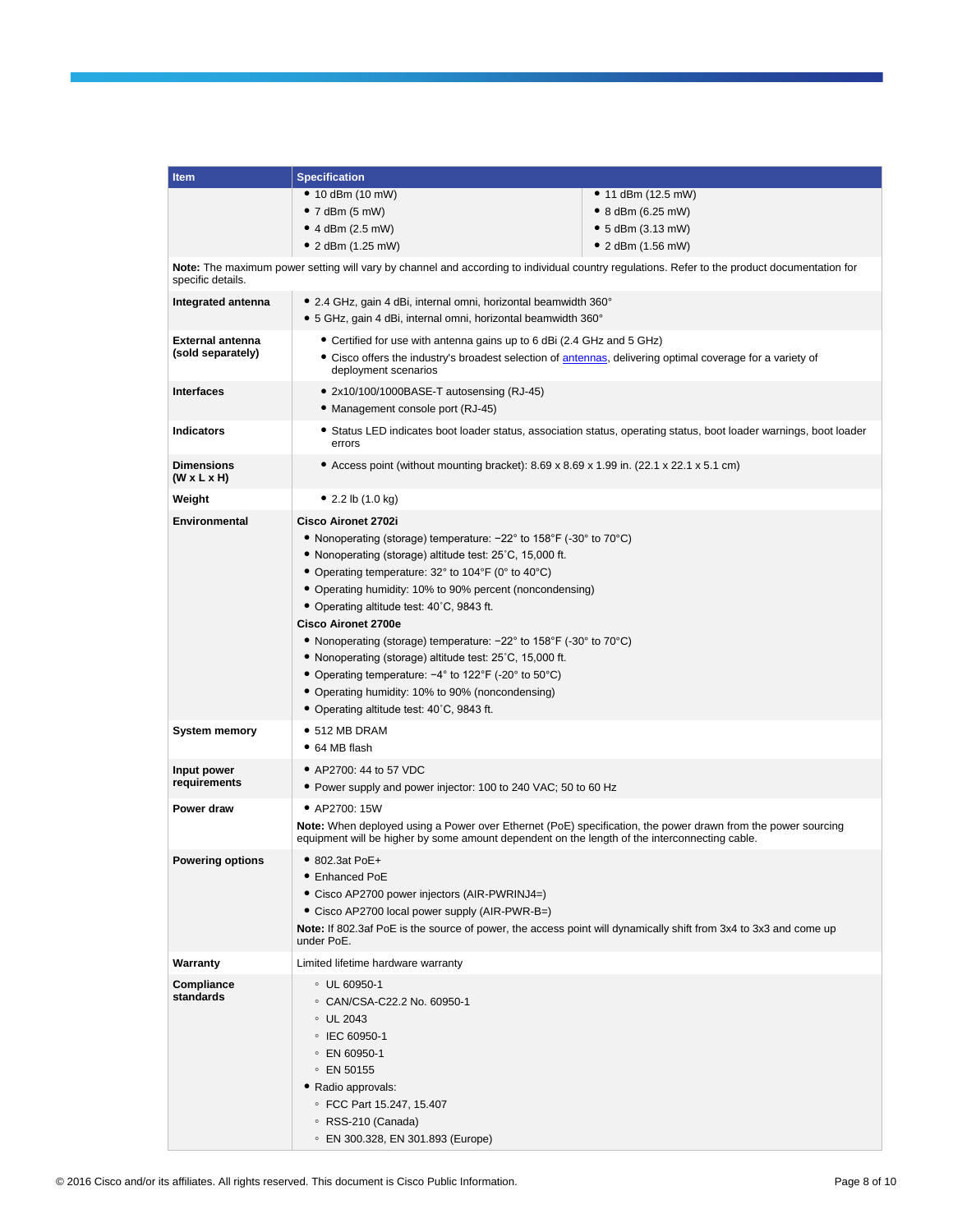| <b>Item</b> | <b>Specification</b>                                                                                    |
|-------------|---------------------------------------------------------------------------------------------------------|
|             | ◦ ARIB-STD 66 (Japan)                                                                                   |
|             | ◦ ARIB-STD T71 (Japan)                                                                                  |
|             | • EMI and susceptibility (Class B)                                                                      |
|             | © FCC Part 15.107 and 15.109                                                                            |
|             | ○ ICES-003 (Canada)                                                                                     |
|             | ∘ VCCI (Japan)                                                                                          |
|             | © EN 301.489-1 and -17 (Europe)                                                                         |
|             | © EN 60601-1-2 EMC requirements for the Medical Directive 93/42/EEC                                     |
|             | $\bullet$ IEEE standards:                                                                               |
|             | © IEEE 802.11a/b/g, 802.11n, 802.11h, 802.11d                                                           |
|             | $\circ$ IEEE 802.11ac Draft 5                                                                           |
|             | • Security:                                                                                             |
|             | <sup>o</sup> 802.11i, Wi-Fi Protected Access 2 (WPA2), WPA                                              |
|             | 0.802.1X                                                                                                |
|             | ○ Advanced Encryption Standards (AES), Temporal Key Integrity Protocol (TKIP)                           |
|             | • Extensible Authentication Protocol (EAP) types:                                                       |
|             | ○ EAP-Transport Layer Security (TLS)                                                                    |
|             | © EAP-Tunneled TLS (TTLS) or Microsoft Challenge Handshake Authentication Protocol Version 2 (MSCHAPv2) |
|             | ○ Protected EAP (PEAP) v0 or EAP-MSCHAPv2                                                               |
|             | ○ EAP-Flexible Authentication via Secure Tunneling (FAST)                                               |
|             | © PEAP v1 or EAP-Generic Token Card (GTC)                                                               |
|             | ○ EAP-Subscriber Identity Module (SIM)                                                                  |
|             | · Multimedia:                                                                                           |
|             | ∘ Wi-Fi Multimedia (WMM)                                                                                |
|             | • Other:                                                                                                |
|             | ○ FCC Bulletin OET-65C                                                                                  |
|             | ∘ RSS-102                                                                                               |

# Limited Lifetime Hardware Warranty

The Cisco Aironet 2700 Series Access Points come with a limited lifetime warranty that provides full warranty coverage of the hardware for as long as the original end user continues to own or use the product. The warranty includes 10-day advance hardware replacement and ensures that software media are defect-free for 90 days. For more details, visit [http://www.cisco.com/go/warranty.](http://www.cisco.com/go/warranty)

# Cisco Wireless LAN Services

Realize the full business value of your technology investments faster with intelligent, customized services from Cisco and our partners. Backed by deep networking expertise and a broad ecosystem of partners, Cisco Wireless LAN Services enable you to deploy a sound, scalable mobility network that fosters rich media collaboration. At the same time, you can improve the operational efficiency gained from a converged wired and wireless network infrastructure based on the Cisco Unified Wireless Network. Together with partners, we offer expert plan, build, and run services to accelerate your transition to advanced mobility services. Then, we help you continuously optimize the performance, reliability, and security of that architecture after deployment. For more details, visit [http://www.cisco.com/go/wirelesslanservices.](http://www.cisco.com/go/wirelesslanservices)

# Cisco Capital

### **Financing to Help You Achieve Your Objectives**

Cisco Capital® can help you acquire the technology you need to achieve your objectives and stay competitive. We can help you reduce capital expenditures. Accelerate your growth. Optimize your investment dollars and ROI. Cisco Capital financing gives you flexibility in acquiring hardware, software, services, and complementary